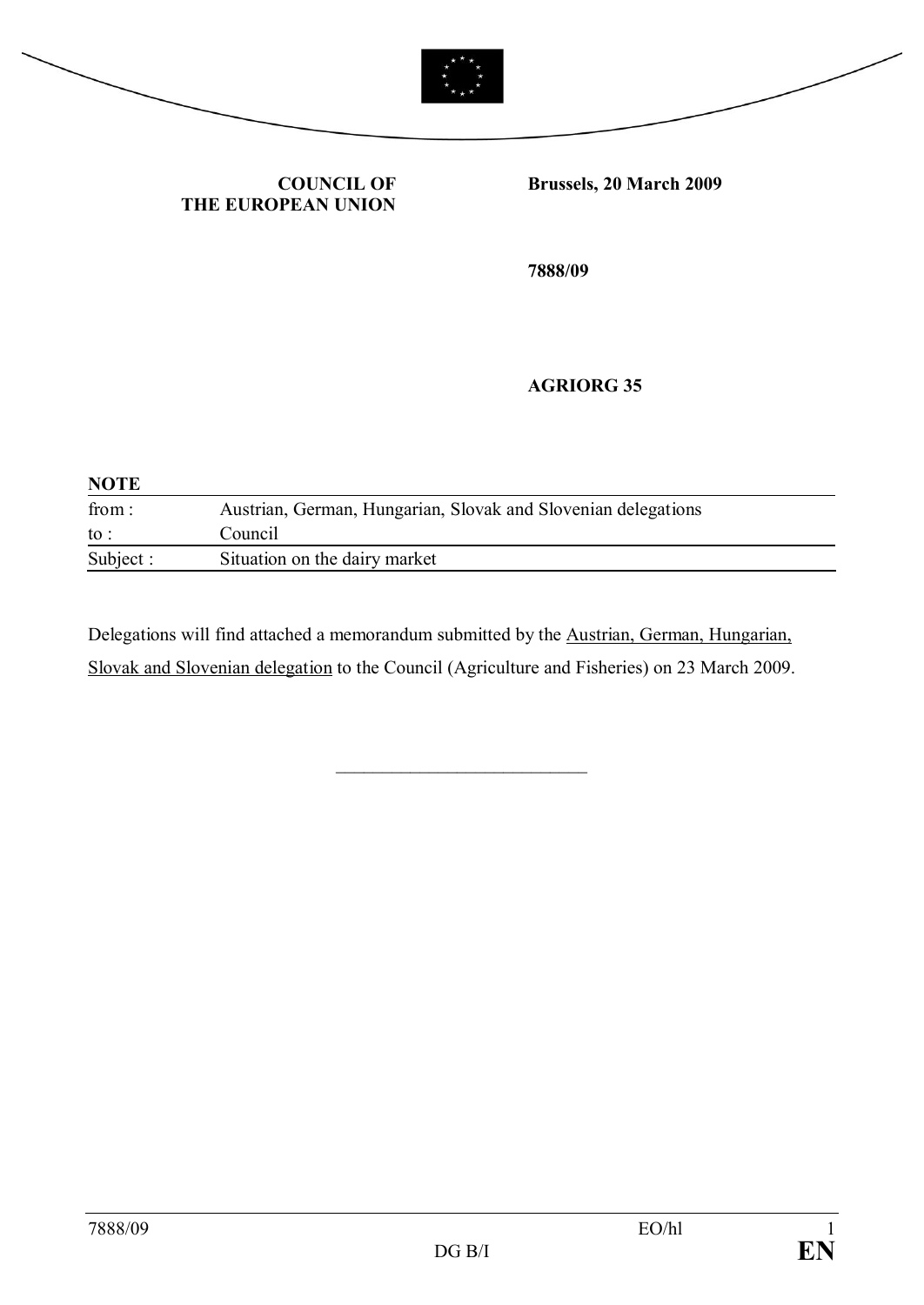#### **Memorandum of Austria, Germany, Hungary, the Slovak Republic and Slovenia With full commitment for the dairy farmers**

The current financial and economic crisis illustrates that appropriate application of market organisation instruments and the provision of public funds will also in the future be necessary to ensure incomes for the dairy industry.

In the course of the past few months the European and the international dairy markets have come under severe pressure and have been characterised by massive imbalance, both of which are also a result of the international financial and economic crisis. The European Commission's analyses, which rely on the Farm Accountancy Data Network (FADN), reveal that in most Member States milk producers recorded losses already in 2006. While milk production costs declined only to a small extent, revenues from milk sale decreased by about 17 percent in December 2008 compared to December 2007, which has led to a strikingly declining contribution margin from milk production. It is not expected that this alarming trend will reverse in the near future, as, with the seasonal peak of the European milk production, further tightening of the critical market situation is to be feared.

## **1. Expand the necessary market support**

In late autumn 2008 the European Commission at the urging of several Member States realised the necessity of market support measures to counteract the negative development on the European dairy market.

### Easing the situation on the Single Market by means of exports

The main problem is presently the massive decline in international demand which has to be counteracted. In 2008 the European Union recorded marked export declines for almost all products. For example, compared to the year 2007 7% less cheese, 12% less skimmed milk powder, 29% less butter, and 35% less butter oil were exported. Also the EU's global market shares decreased, for example by 17% for skimmed milk powder and by as much as 20% for butter. From our point of view the export refunds reintroduced as an emergency measure play a particularly important role in the present situation of the dairy market. With the help of exports the Single Market will not only be temporarily disburdened, but will be finally cleared. As regards subsidised exports of dairy products, sufficient scope is left for the current GATT year 2009 to allow the export of additional quantities. In this context it can and it must be avoided to endanger the own production of LDCs. This is necessary because, due to seasonal factors, the European dairy market will suffer an even greater burden in the course of the next few months.

### Raise quantity ceiling for butter to be bought-in at the pre-determined intervention price

Public intervention for butter and skimmed milk powder opened on 1 March 2009. The tendering procedure for the public intervention of butter and skimmed milk powder which will follow may lead to lower intervention prices. As has been requested already in the Health Check discussion, we advocate an increase in the quantities to be bought in at the pre-determined intervention price for butter to offer security at least at the existing level of intervention.